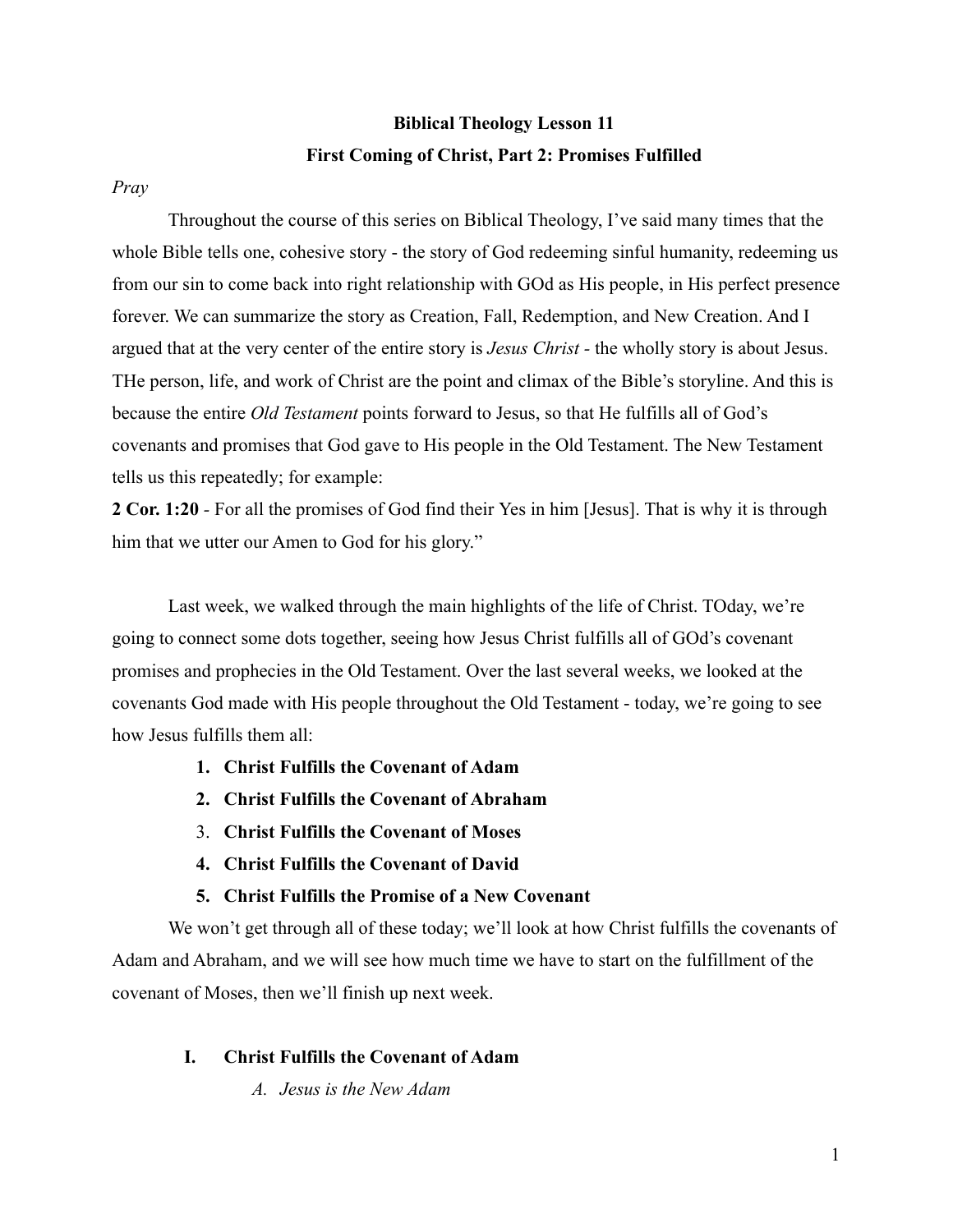- **Rom. 5:12-14** - Adam was a type of Christ; Jesus is the New, True, and Better Adam

#### - **1 Cor. 15:20-22; 45-49**

*B. Jesus is the True Image of God*

The "image of God" humanity was created to be in the Garden: representatives and reflections of God, as His people. To be "image bearers" meant to be 1. A son of GOd; 2. Divinely representative Kings, representing God on earth, exercising dominion under God's authority; 3. Priests, representing creation to God, worshipping and obeying Him, as God's people in God's place.

- 1. The God-Man: the visible image of the invisible God
	- Col. 1:15 "He is the image of the invisible God, the firstborn of all creation."
- 2. Jesus is God's Son
- 3. True priest-king
- 4. Jesus shows us what it truly means to be *human,* to live in the image of God - to live in perfect relationship with God, representing GOd and worshiping God on earth, in all things.
- C. *Jesus fulfills Gen. 3:15* crushes Sin, Satan, and Death
	- Gen. 3:15 "I will put enmity between you and the woman, and between your offspring and her offspring; he shall bruise your head, and you shall bruise his heel."
	- Jesus fulfills this promise in his death on the cross and resurrection form the grave
	- *Heb. 2:14* "Since therefore the children share in flesh and blood, he himself likewise partook of the same things, that through death he might destroy the one who has the power of death, that is, the devil"

### **II. Christ Fulfills the Covenant of Abraham**

God promised to Abraham (in Gen. 12, 15, 17): 1. To be made into a nation - God's people - through the promised offspring; 2. To receive God's promised land that his offspring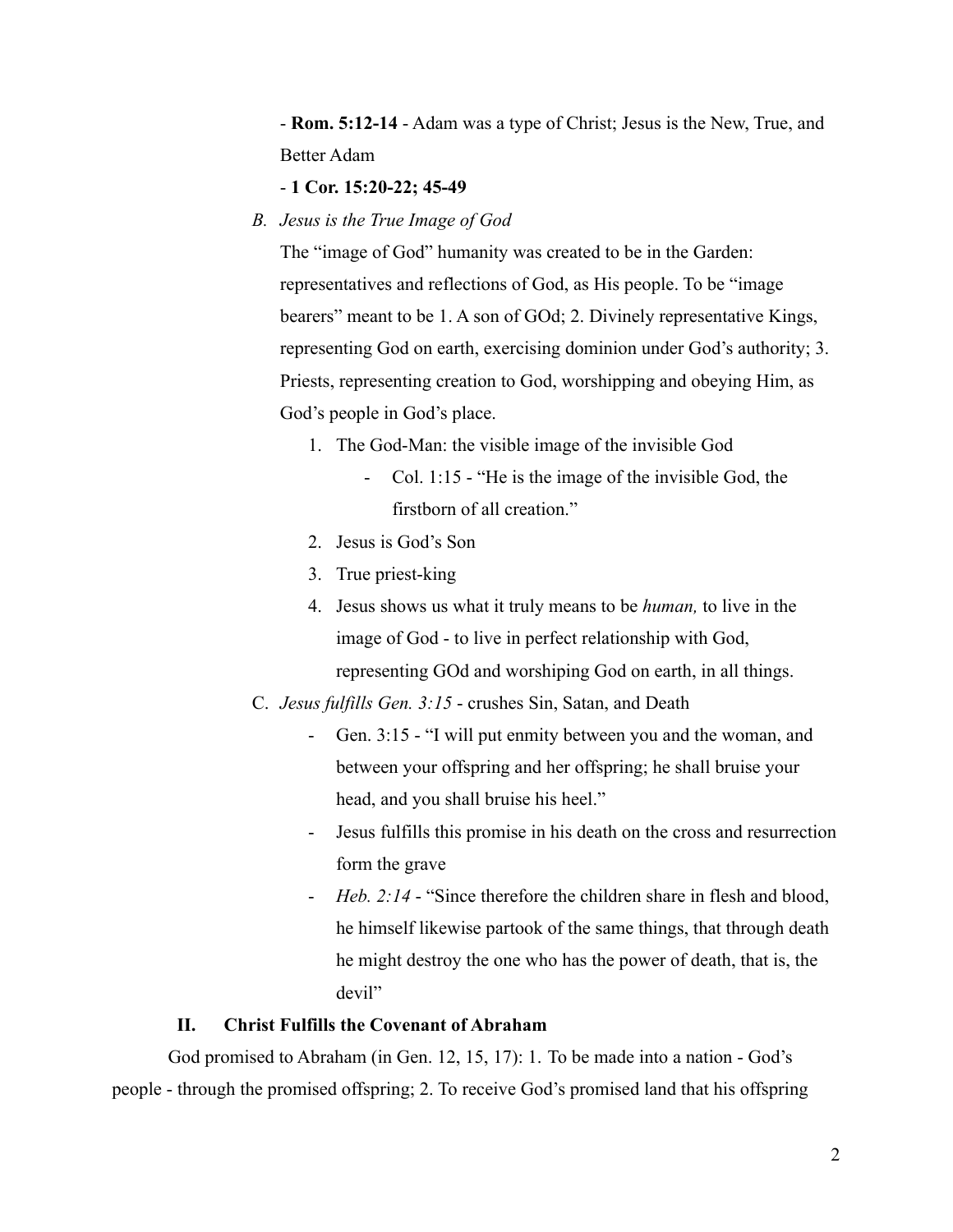would inherit; 3. To be *blessed* by God so that God would bring blessing *to the nations of the earth* through Abraham's offspring.

- *A. Jesus is the promised offspring of Abraham*
	- Gal. 3:16
- B. *Jesus brings about the true, promised family of Abraham*
	- Gal. 3:7-9 Son of Abraham are those who trust in the gospel of Christ, like Abraham
- C. *Jesus fulfills the promised blessing: righteousness, eternal life, and the inheritance of the world*
	- Righteousness and eternal life: Rom. 4:1-9
	- Rom. 4:13 "For the promise to Abraham and his offspring that he would be heir of the world did not come through the law but through the righteousness of faith"

# **III. Christ Fulfills the Covenant of Moses**

God's covenant with Israel through Moses promised life and blessing as God's righteous, holy people, in God's place, *if* they obeyed God's covenant Law, or else they would receive the promised curses

- *A. Jesus fulfilled the Law of Moses*
	- *Matt. 5:17-18 -* "Do not think that I have come to abolish the Law or the Prophets; I have not come to abolish them, but to fulfill them. FOr trule, I say to you, until heaven and earth pass away, not an iota, not a dot, will pass away from the Law until all is accomplished."
	- Sinless and righteous; perfectly fulfilled God's righteous demands
- *B. Jesus bore the covenant curse of the law*
	- $Gal.3:10-13$
- *C. Jesus is a Prophet Greater than Moses*
	- *-* Deut. 18:15-22 promises a prophet greater than Moses would come
	- As we saw last week Jesus is the true and great prophet
	- Heb. 3:1-6 Jesus Greater than Moses